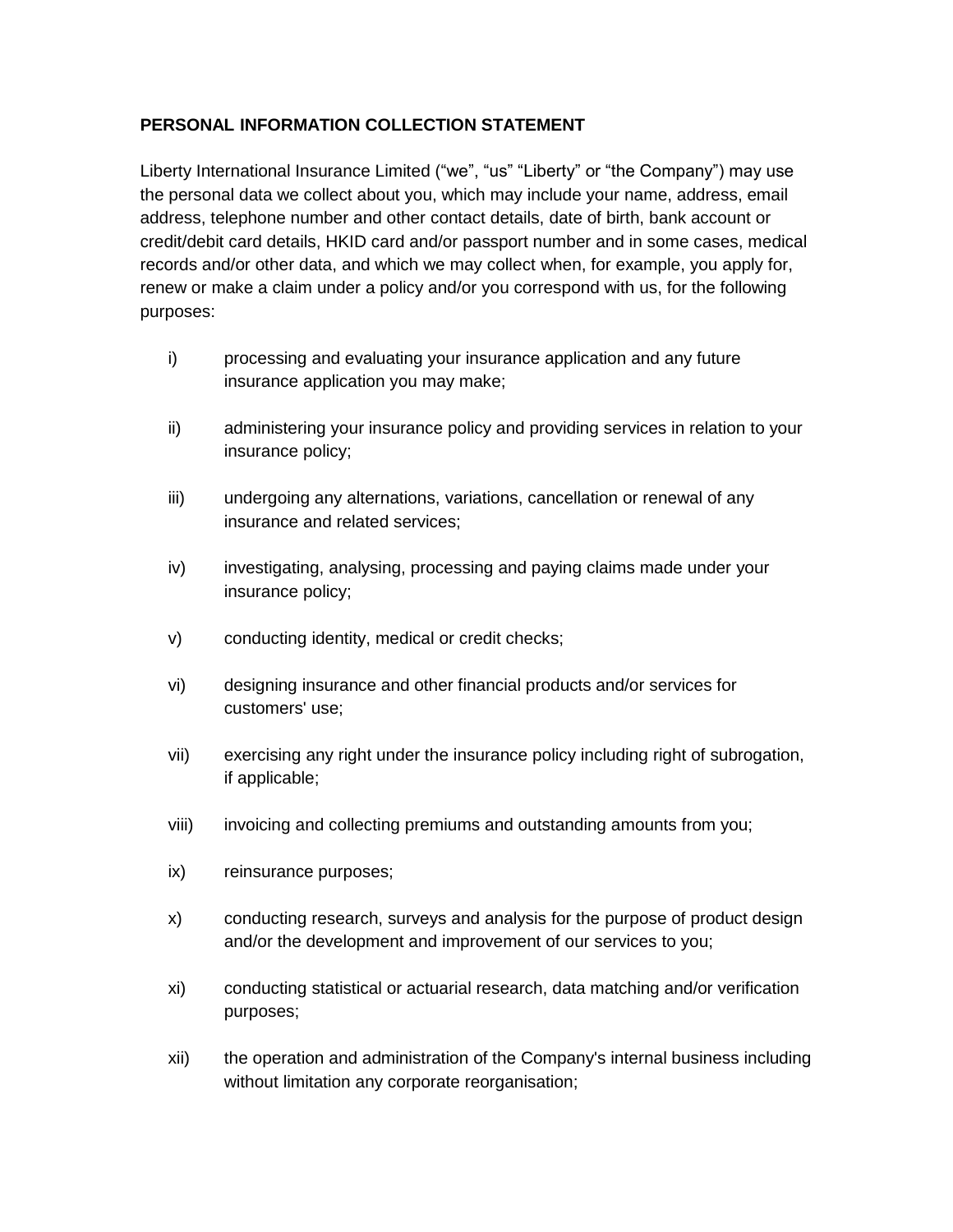- xiii) contacting you for any of the above purposes;
- xiv) other ancillary purposes which are directly related to the above purposes; and
- xv) complying with any applicable laws, regulations or any industry codes, guidelines, requests from regulators, industry bodies, government agencies, law enforcement agencies and court orders.

You may also provide us with certain personal data about other proposed insured person(s) or third parties such as your dependents, and if you do so you confirm that you have their consent to provide their personal data to us.

Such personal data may be disclosed, shared, divulged, supplied or otherwise transferred to the following persons for the purposes set out in the above paragraph or directly related purposes or as otherwise permitted by applicable law:

- a) any of our directors, officers, employees, representatives, agents or delegates;
- b) any of our shareholders or related corporations, and any of their successors or assigns, and their directors, officers, employees, representatives, agents or delegates;
- c) any service providers, agents, contractors, delegates, suppliers or third parties (or subcontractors of the foregoing) which we may appoint from time to time to provide us with services in connection with the website and/or the products and services that we offer to you, and their directors, officers, employees, representatives, agents or delegates;
- d) business partners (including reinsurers, brokers and bank partners), associates and third party service providers when reasonably necessary, and on a need-toknow basis;
- e) our professional advisers, consultants and auditors and any person who we believe in good faith to be your legal advisers or other professionals;
- f) anyone who takes over or may take over all or part of our rights or obligations under this Personal Information Collection Statement ("PICS") or anyone this PICS (or any part of it) is transferred to or may be transferred to;
- g) another entity in the event Liberty is intended to be acquired by or merged with, or is acquired by or is merged with, that another entity;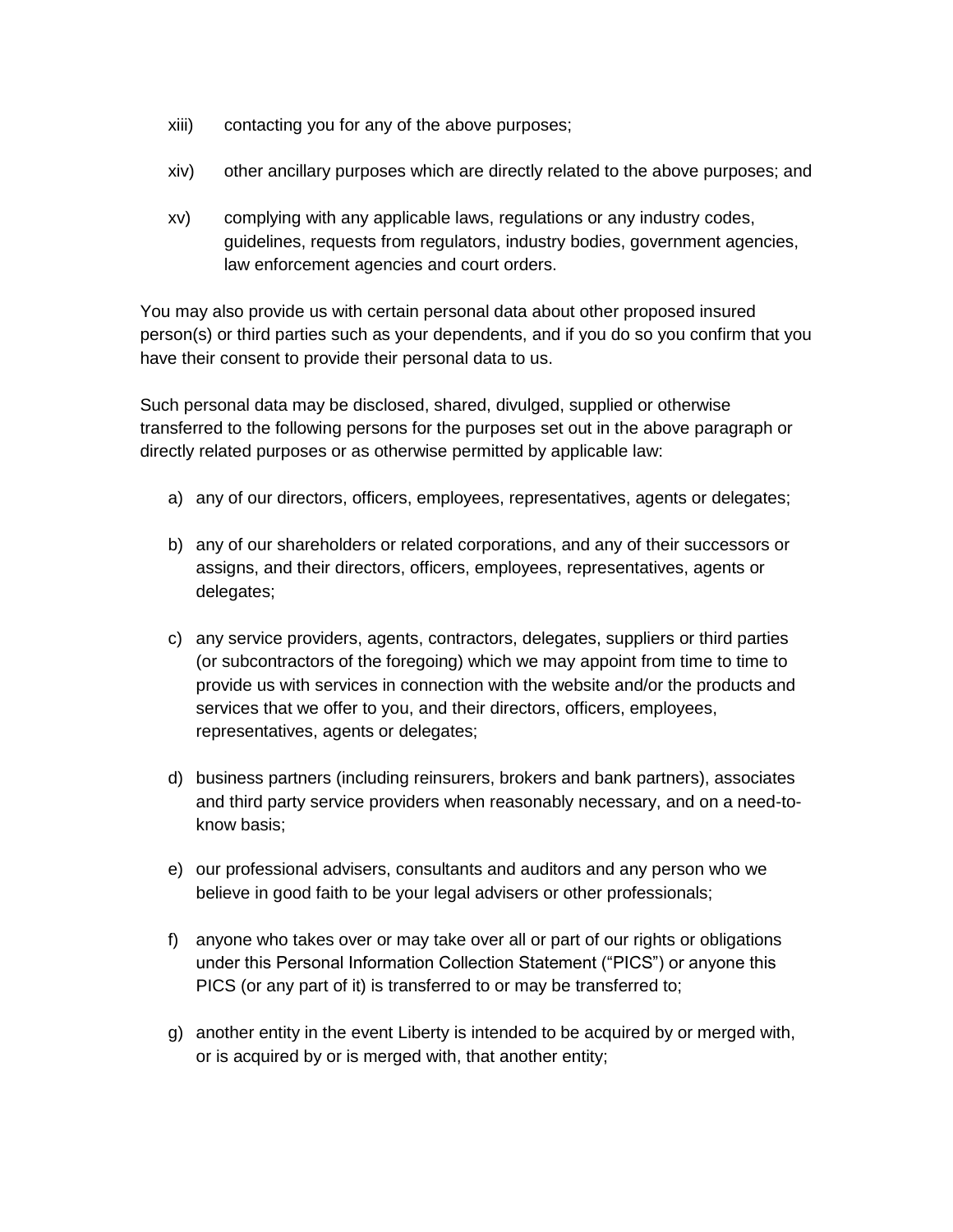- h) any relevant governmental or regulatory authority pursuant to a request by any relevant governmental or regulatory authority, or any person to whom we are, in our belief in good faith, under an obligation to make disclosure as required by any applicable laws;
- i) third parties for direct marketing purposes with your written consent and in accordance with our PICS (see further details in Direct Marketing section below); and/or
- j) parties whom assist us in carrying out the purposes laid out above in this PICS.

We may transfer, store, process and/or deal with such personal data outside Hong Kong. The personal data will only be transferred to locations where we are satisfied that adequate or comparable levels of protection are in place to protect personal data held in that jurisdiction, and (where we are required to do so) with your consent. In doing so, we will comply with all applicable data protection and privacy laws, including the Hong Kong Personal Data (Privacy) Ordinance.

In the unlikely event that our or substantially all of any of our assets are acquired by an unrelated third party, such personal data may be one of the transferred assets. We may disclose the personal data, on a confidential basis, to any prospective transferee and its professional advisors (in each case whether within Hong Kong or overseas) for the purposes of their due diligence investigations, the completion of any such transaction and the continued operation of the acquired business.

If you do not agree to the provision of the personal data requested or the use of such data for the above purposes, we may not be able to process your application and render the services or to otherwise correspond with you.

You may in future withdraw your consent to the use and provision of your personal data for Direct Marketing or your consent to the Personal Information Collection Statement by contacting our Data Privacy Officer.

You may seek access to and request correction of any personal data we hold about you by contacting our Data Privacy Officer in writing at Suite 304-306, 3/F, 12 Taikoo Wan Road, Taikoo Shing, Hong Kong.

Liberty is committed to ensuring your personal data is kept secure and confidential and not kept for longer than is necessary.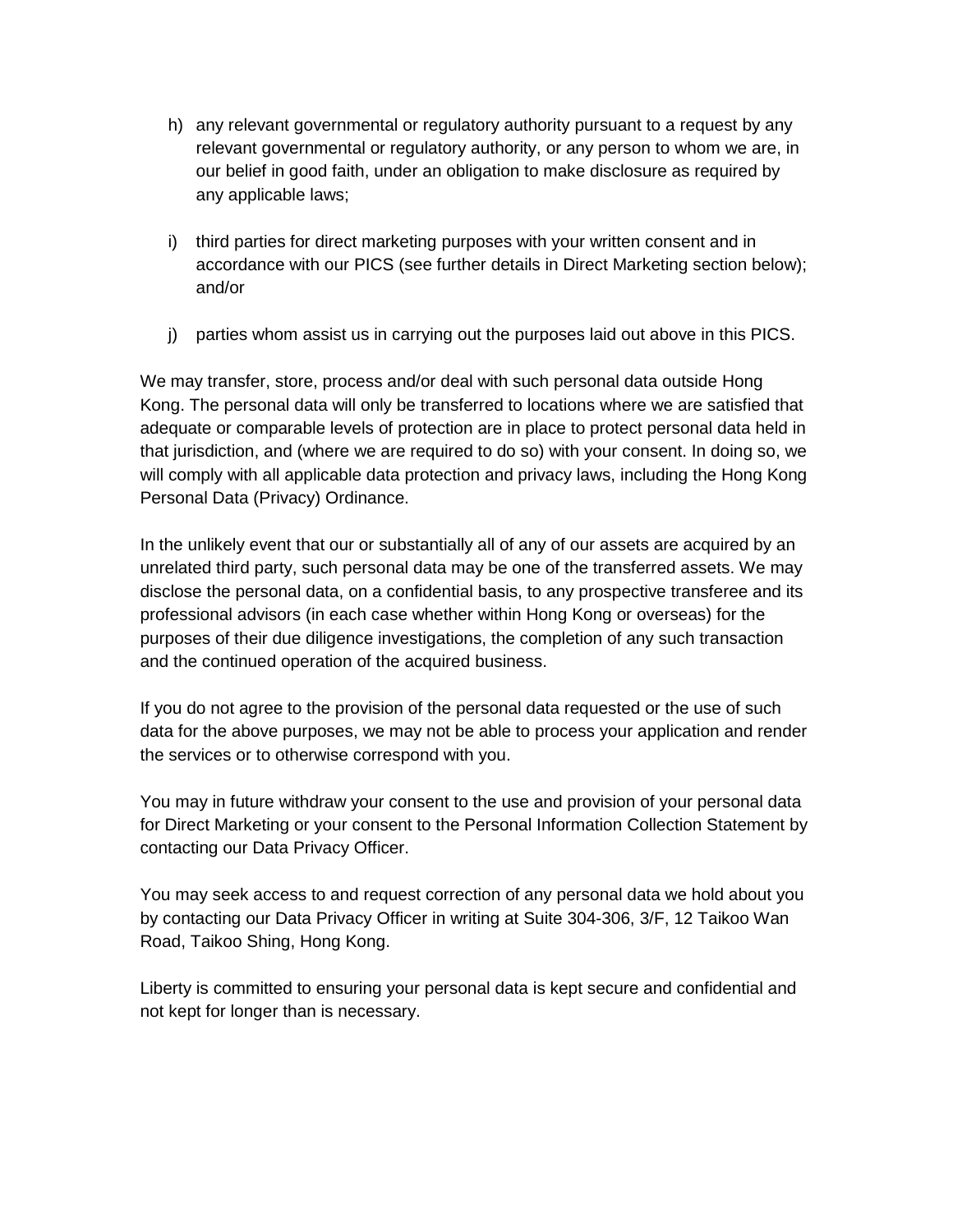## DIRECT MARKETING

With your consent, we may

- 1) use your personal information, including your name, contact details, products and services portfolio information, demographics data and/ or policy details, held by us from time to time for direct marketing;
- 2) conduct direct marketing in related to insurance, financial services or other related products and services provided by us, our affiliates, our cobranding partners, our business partners and/or our intermediaries; and/or

provide the data described in 1) above to all or any of the persons described in 2) above for use by them in marketing those products and services.

Before using your personal information as set out in Direct Marketing statement above, we must obtain your consent.

You may in future withdraw your consent to the use and provision of your personal data for Direct Marketing or your consent to the Personal Information Collection Statement by contacting our Data Privacy Officer.

You may seek access to and request correction of any personal data we hold about you by contacting our Data Privacy Officer by writing at Suite 304-306, 3/F, 12 Taikoo Wan Road, Taikoo Shing, Hong Kong.

Note: In case of discrepancies between the English and Chinese version of this PICS, the English version shall apply and prevail.